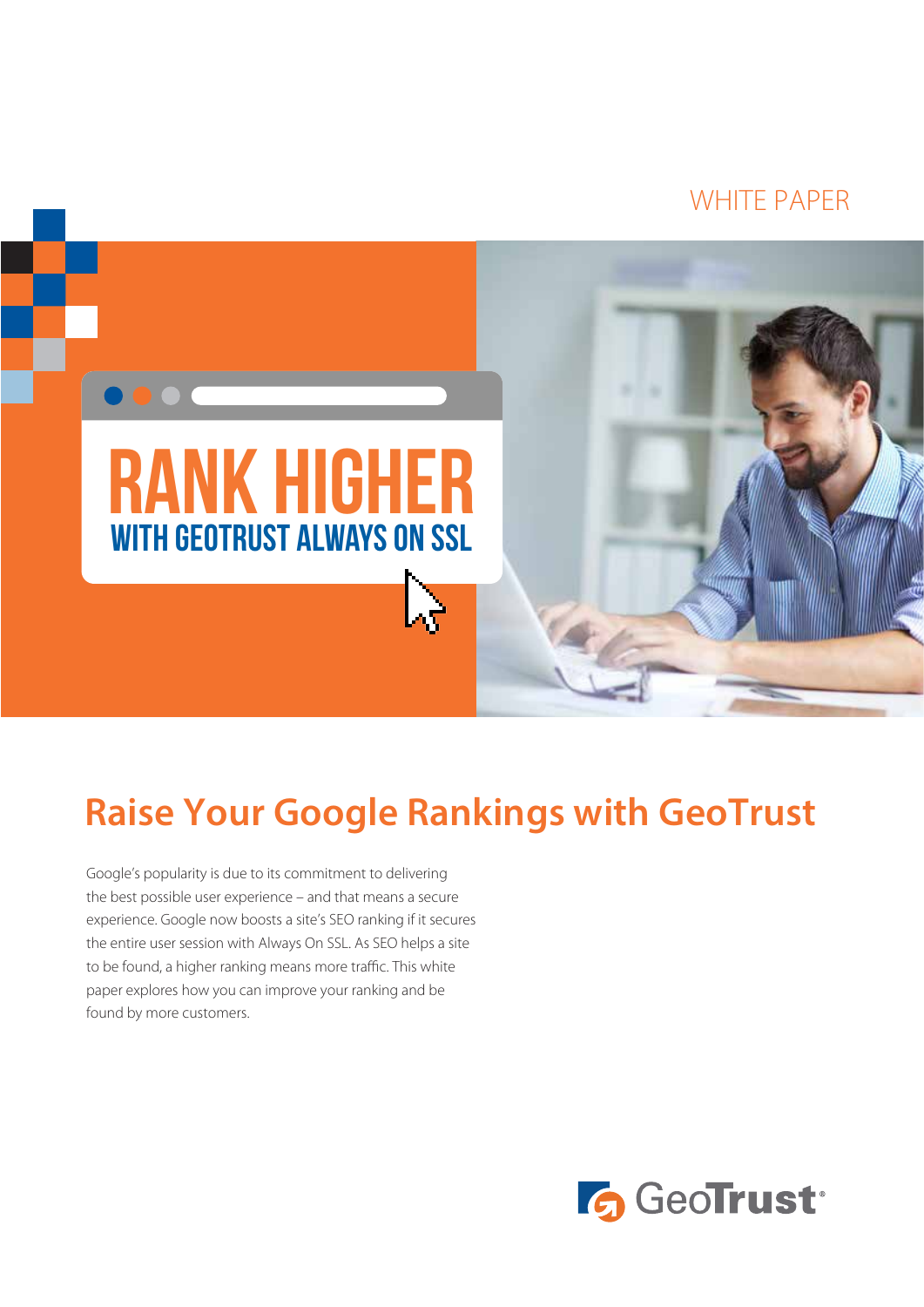Google's ranking algorithm is constantly evolving and is highly confidential. But it is known that Google's spiders crawl websites and currently rank based on the following key criteria:

- 1. Relevancy
- 2. Metadata
- 3. Security
- 4. Speed
- 5. Trust
- 6. Usability

### **1. Relevancy**

When a customer Googles a keyword, Google crawls sites and ranks their relevancy.

Sign up for Google Adwords to research the most relevant keywords. Integrating these into your website to ensure you appear across a variety of search enquiries.

By featuring over 450 words per page, Google will consider you a thought leader. Depending on industry, this number could be higher.

Update site content regularly as Google views this as a major indicator of relevancy.





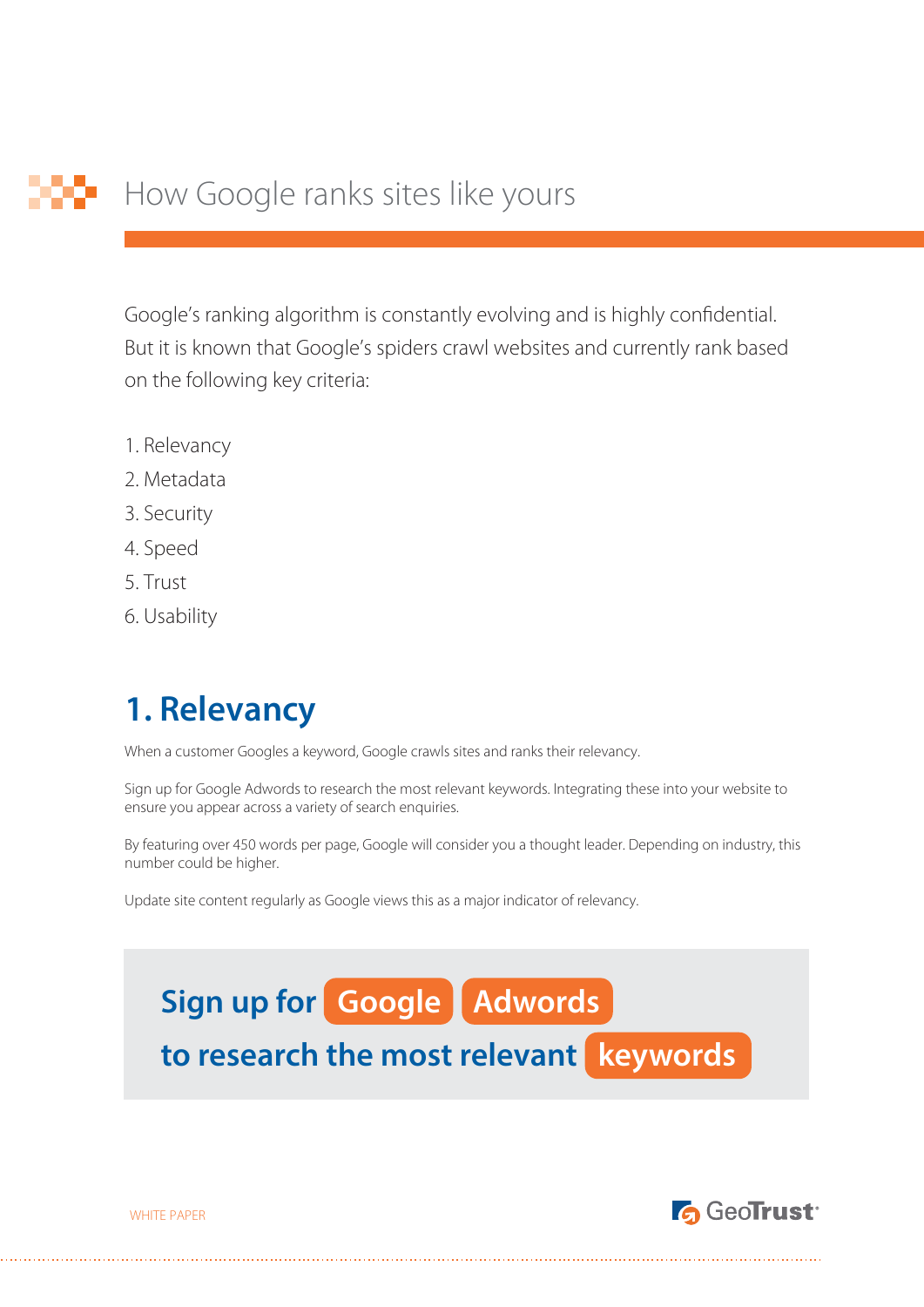### **2. Metadata**

This ensures each page contains a space between the <head> tags to insert information about the contents, making your site easy to identify.



#### **Title Metadata**

Is responsible for the page titles displayed at the top of a browser window and is the most important metadata on a page. It is a good idea to create a unique title relevant for each page.



#### **Description Metadata**

Is the textual description that a browser uses in your page search return. Think of it as your site's window display – a concise description of what your site contains.



#### **Keyword Metadata**

Are the search phrases that people type to find your page. Include a variety, but don't get greedy - keyword stuffing can result in a ranking penalty. Limit to 6-8 phrases, consisting of 1-4 words.

### **3. Is it secure?**

Be sure to prevent data breaches and protect customers by encrypting your sites with an SSL Certificate from GeoTrust

### **Secure yourself a boost**

Google now gives a higher SEO ranking to sites that protect customers throughout their sessions with Always On SSL.





WHITE PAPER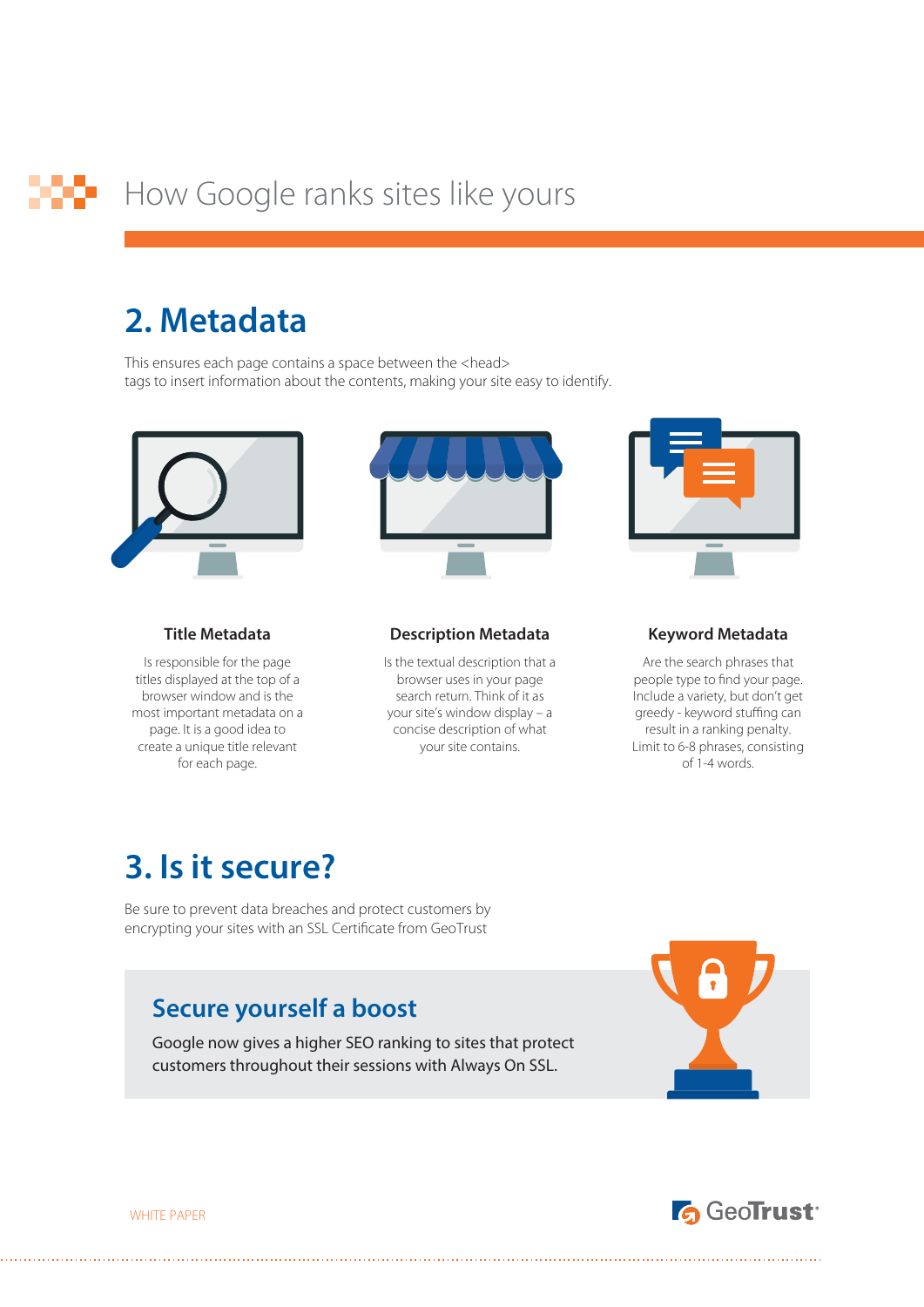## **4. Speed**

Sites that deliver web content faster rank higher. Owners should therefore explore ways to improve Time to First Byte (TTFB).

Measure your TTFB with a dedicated tool such as WebPageTest **www.webpagetest.org.**

Improve your front-end performance to create a fast and responsive user experience.

Your site may also benefit from an Elliptical Curve Cryptography (ECC) SSL certificate. Requiring less computing power, ECC cuts usage by about 60%.

### **The faster, the better**

Faster websites make visitors happy, happy users promote sites through linking and sharing.



### **5. Trust**

Trusted sites rank higher. Key trust indicators include the types of links your website receives, volume of mentions on social media, the time visitors spend on your site and if it is secured by SSL encryption.

Earning links from highly trusted domains such as banks, government websites and non-profit organisations, can result in rankings promotion.

Include SSL on all web pages within your website. This indicates that your business has been authenticated and is safe.

### **Trust counts**

Google penalises or removes from the search index suspicious sites that include irrelevant metadata or links to spam.





WHITE PAPER